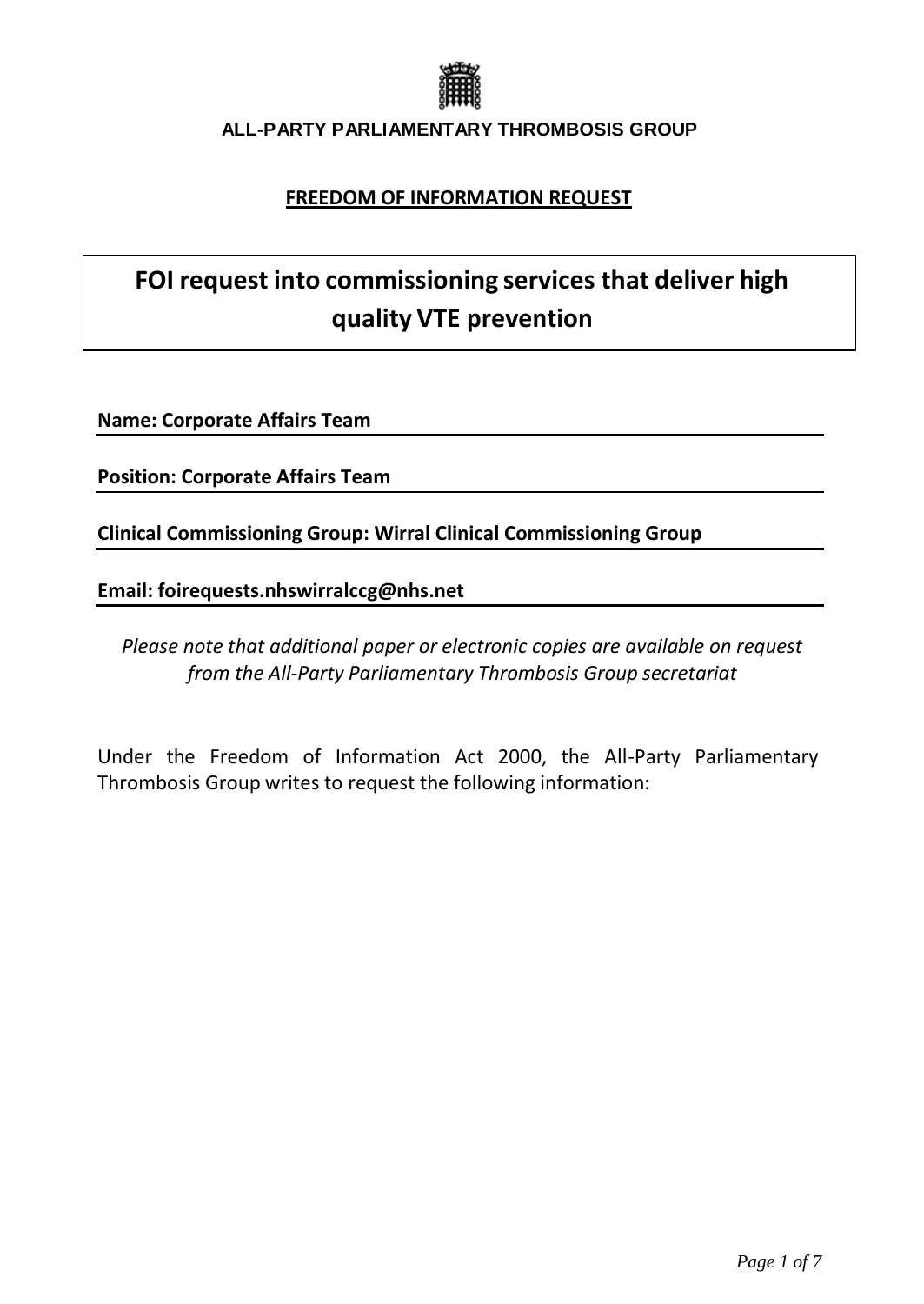

#### **QUESTION 1 – QUALITY ASSURANCE**

VTE prevention has been recognised as a clinical priority for the NHS by the National Quality Board and the NHS Leadership Team. It has been identified as the most important patient safety practice in our hospitals, and VTE-specific indicators feature in both the NHS Outcomes Framework and the CCG Outcomes Indicator Set.

The delivery of high quality VTE prevention should automatically underpin the majority of admissions due to medical illness or surgery as part of the providers' duty to deliver care in a safe environment. Commissioners should ensure that this duty is clearly mandated through local service contracts.

#### **a) Please list the NHS Acute Trusts for whom you commission services.**

| <b>Wirral University Teaching Hospital NHS Foundation Trust</b><br>Royal Liverpool & Broadgreen University Hospital NHS Trust<br>Liverpool Heart & Chest Hospital NHS Foundation Trust<br>Countess of Chester Hospital NHS Foundation Trust |
|---------------------------------------------------------------------------------------------------------------------------------------------------------------------------------------------------------------------------------------------|
|                                                                                                                                                                                                                                             |
|                                                                                                                                                                                                                                             |
|                                                                                                                                                                                                                                             |

**b) Does your CCG draft its own service contract for NHS Acute Trust providers or use a standard contract? (If a standard contract, please provide the name of the contract used)**

NHS Wirral Clinical Commissioning Group use the NHS Standard Contract for 2015/16.

**c) Has your CCG clearly mandated in its providers' service contracts that failure to comply with best practice in VTE prevention will result in sanctions imposed by your CCG? (***Best practice in VTE Prevention as defined by NICE Quality Standard 3: VTE Prevention, NICE Clinical Guideline 92, the VTE risk assessment National Quality Requirement, and NHS Standard Contract Service Condition 22) (Tick a box)*

| Yes |  |
|-----|--|
| No  |  |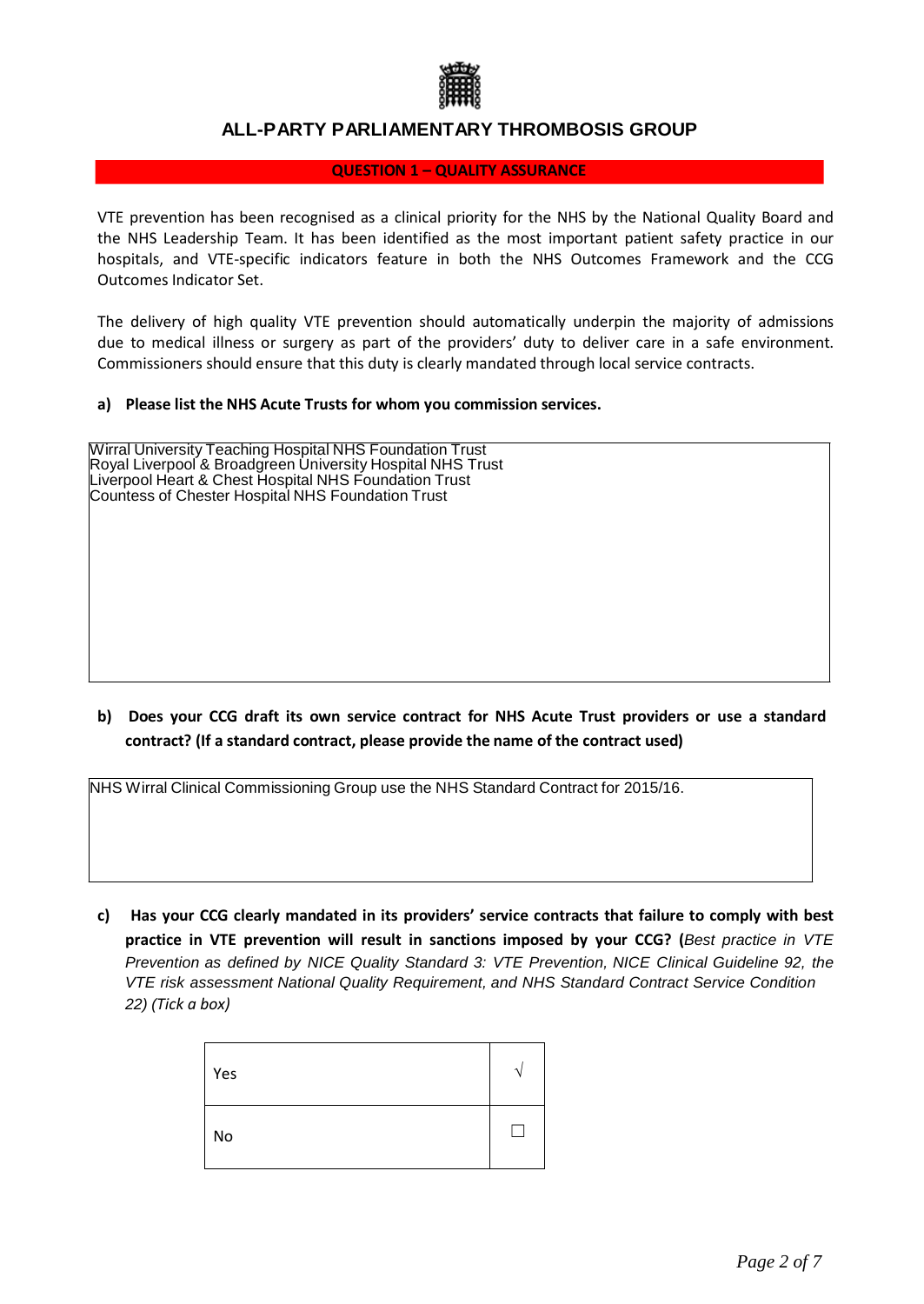

#### **QUESTION 2 – VTE Risk Assessment and Root Cause Analysis**

The VTE risk assessment National Quality Requirement stipulates that Trusts must risk assess at least 95 per cent of all in patient service users. Should the provider fail to deliver the minimal risk assessment threshold, it will be subject to sanctions imposed by the local commissioning body.

Furthermore, according to Service Condition 22 of the NHS Standard Contract 2015/16, the provider must:

"Perform Root Cause Analysis of all confirmed cases of pulmonary embolism and deep vein thrombosis acquired by Service Users while in hospital (both arising during a current hospital stay and where there is a history of hospital admission within the last 3 months, but not in respect of Service Users admitted to hospital with a confirmed venous thromboembolism but no history of an admission to hospital within the previous 3 months)..."

The provider must report the results of those Root Cause Analyses to the co-ordinating commissioner on a monthly basis.

**a) Has your CCG demanded its secondary care providers, which it commissions acute services for, demonstrate that patients are being risk assessed for VTE upon admission?** *(Tick a box)*

| Yes | n |
|-----|---|
| No  |   |

**b) Between 1 April 2014 and 31 March 2015, has your CCG imposed sanctions (e.g. percentage reduction in tariff payments) on secondary care providers that fail to risk assess at least 95 per cent of all adult inpatients?** *(Tick a box)*

| Yes | ٠ |
|-----|---|
| No  |   |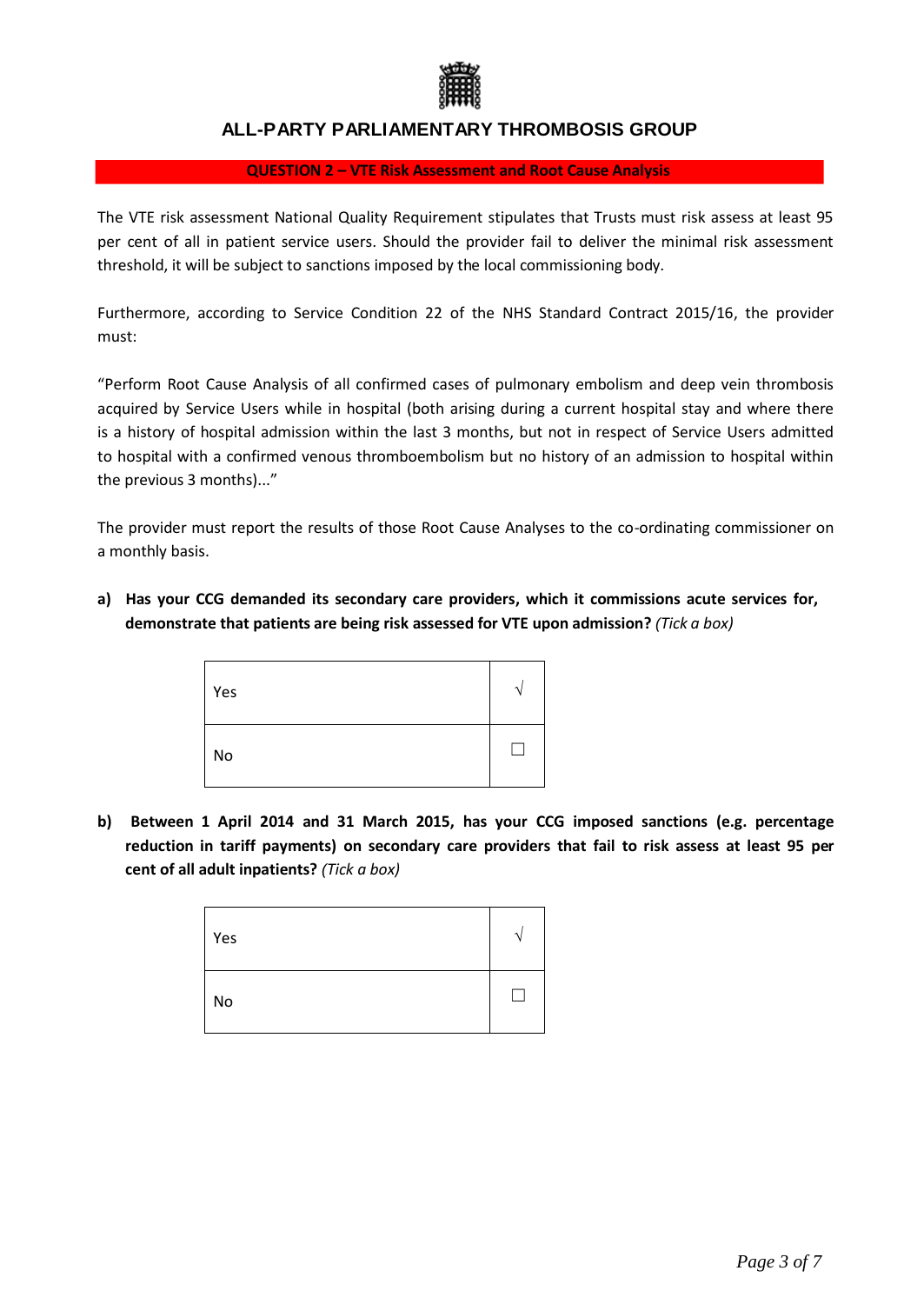

If 'Yes', please specify which providers your CCG has imposed sanctions on between 1 April 2014 **and 31 March 2015 and please indicate the value of the sanctions imposed:**

| Name of provider                               | <b>Value of sanctions</b> |
|------------------------------------------------|---------------------------|
| <b>Wirral University Teaching Hospital NHS</b> | £199,580                  |
| <b>Foundation Trust</b>                        |                           |
|                                                |                           |

**c) How do you quality assure that your providers are complying with the national obligation to perform Root Cause Analyses of all confirmed cases of hospital associated thrombosis (HAT)? (***Please tick as many boxes that apply)*

| <b>Method</b>                                                           | Place an X as<br>applicable |
|-------------------------------------------------------------------------|-----------------------------|
| Request real-time submission of Root Cause<br>Analyses on completion    |                             |
| Request a monthly report of Root Cause<br>Analyses                      |                             |
| Request a quarterly report of Root Cause<br>Analyses                    |                             |
| Request an annual report of Root Cause<br>Analyses                      |                             |
| Request a face-to-face meeting to discuss Root<br><b>Cause Analyses</b> |                             |
| Request made by other means not listed.<br>(Please specify)             |                             |
| This information has yet to be requested                                |                             |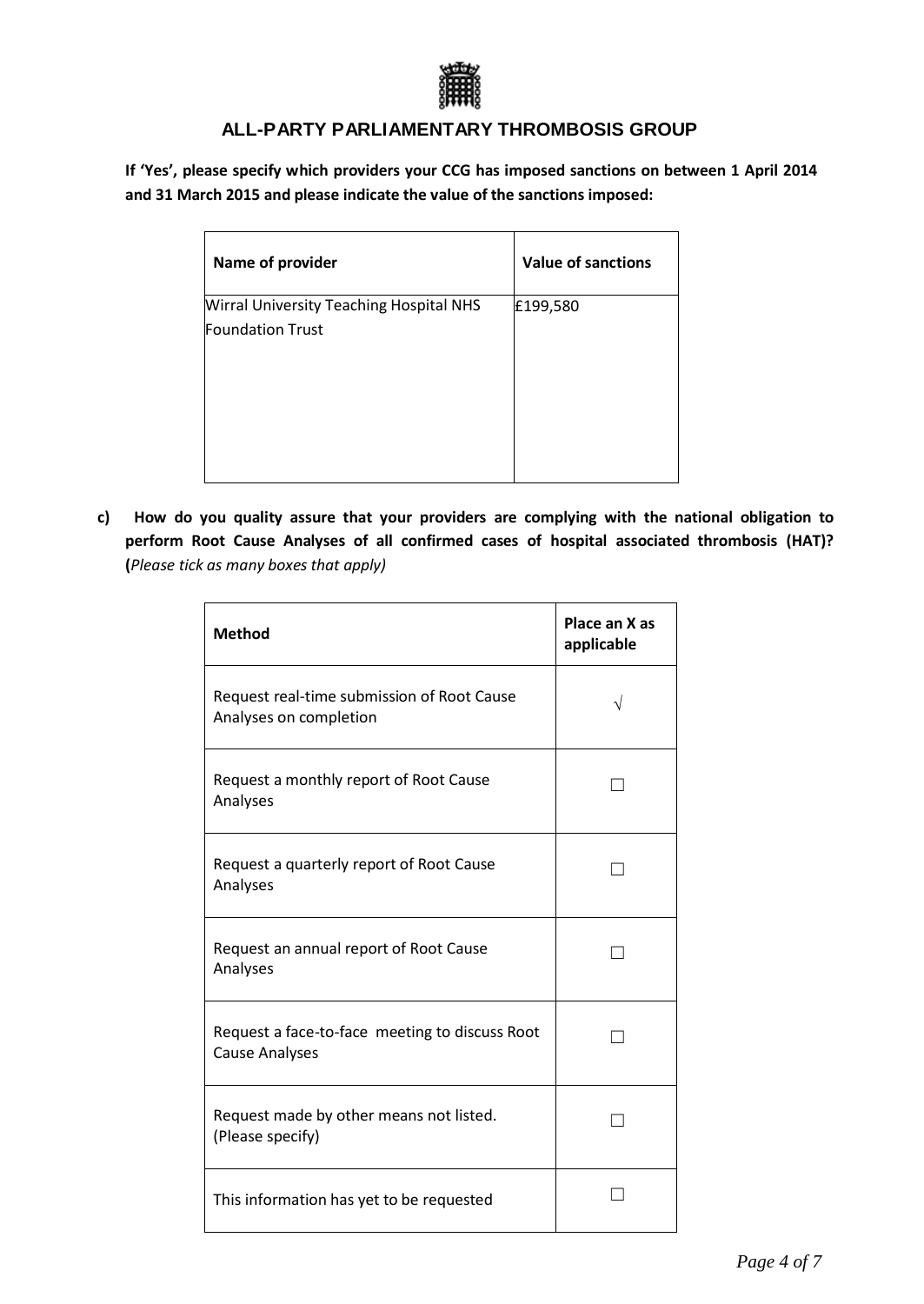

**d) Please describe the process through which the Root Cause Analysis reports submitted by providers are evaluated and outline the criteria used to determine their adequacy.**

The Root Cause Analysis (RCA) is discussed and evaluated by the Serious Incident Review Group that meets on a monthly basis. Each RCA is evaluated using the criteria below:

- Has the RCA been adequately investigated?
- Has the Root Cause and contributing factors been identified?<br>● Have the recommendations and the action plan adequately a
- Have the recommendations and the action plan adequately addressed the Root Cause and contributing factors?
- Has the action plan been completed in a timely manner?
- Are there any concerns that need escalating to the Quality, Performance and Finance group or Clinical Leads?

e) Has your CCG set a locally agreed CQUIN goal for providers to perform Root Cause Analyses of all **confirmed cases of HAT?** *(Please tick one box)*

| <b>Yes</b> |   |
|------------|---|
| No         | × |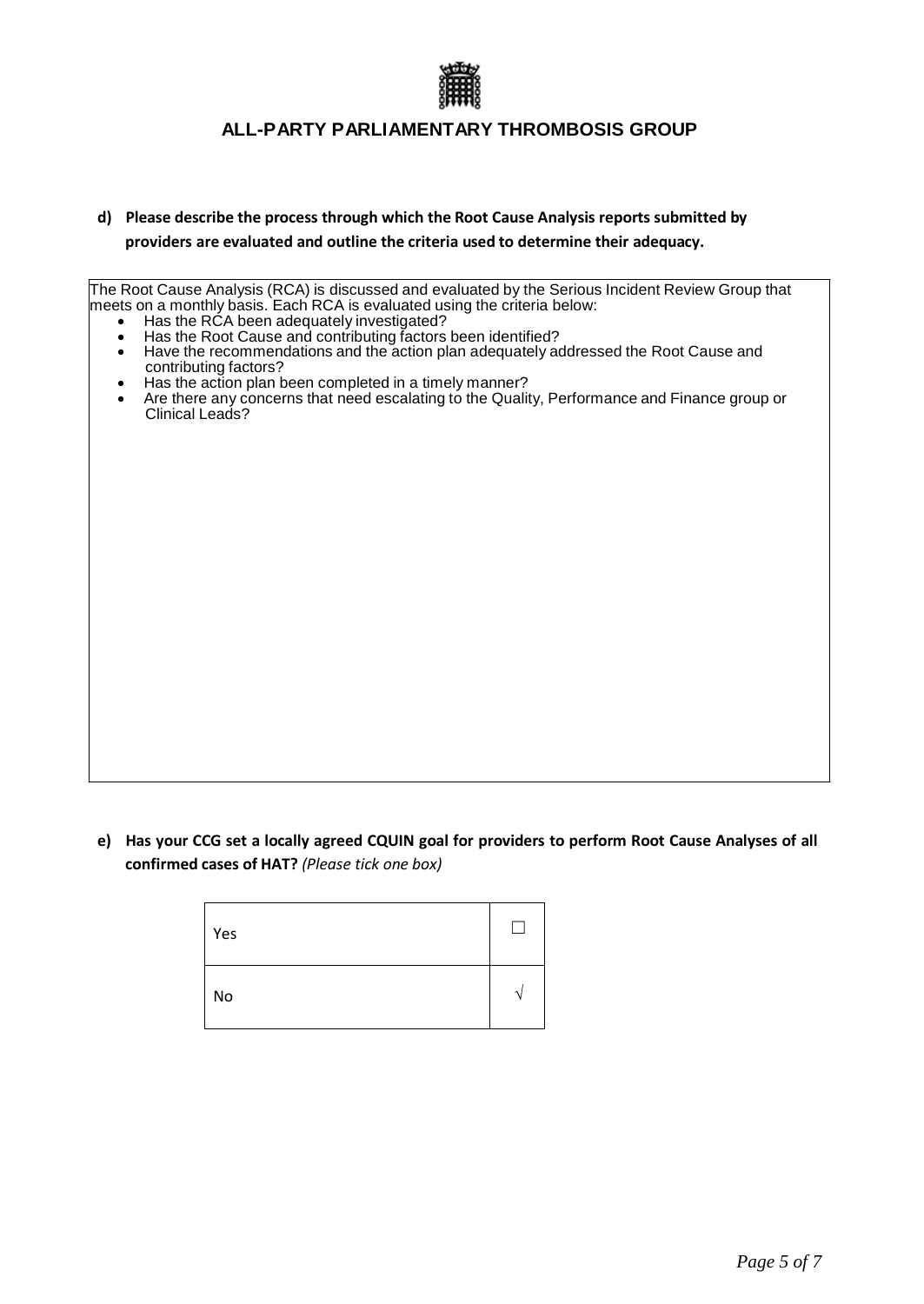

**f) Between 1 April 2014 and 31 March 2015, has your CCG imposed any sanctions, verbal or written warnings to providers for failure to comply with the national obligation to perform Root Cause Analyses of all confirmed cases of HAT?** *(Please tick one box)*

| Yes |  |
|-----|--|
| No  |  |

**If 'Yes', please specify which providers your CCG has imposed sanctions, verbal or written warnings on between 1 April 2014 and 31 March 2015:**

| Name of provider | Sanction, verbal or<br>written warning? |
|------------------|-----------------------------------------|
|                  |                                         |
|                  |                                         |
|                  |                                         |
|                  |                                         |
|                  |                                         |

**QUESTION 3 – ANTICOAGULANTS & PROPHYLAXIS** 

**a) Which of the following VTE prophylaxis treatments are routinely available on your formulary for the treatment and/or prevention of deep vein thrombosis and pulmonary embolism.** *(Please tick each box that applies)*

| Rivaroxaban            |  |
|------------------------|--|
| Apixaban               |  |
| Dabigatran etexilate   |  |
| Warfarin               |  |
| Edoxaban               |  |
| Tinzaparin             |  |
| Dalteparin             |  |
| Enoxaparin             |  |
| Fondaparinux           |  |
| Mechanical prophylaxis |  |